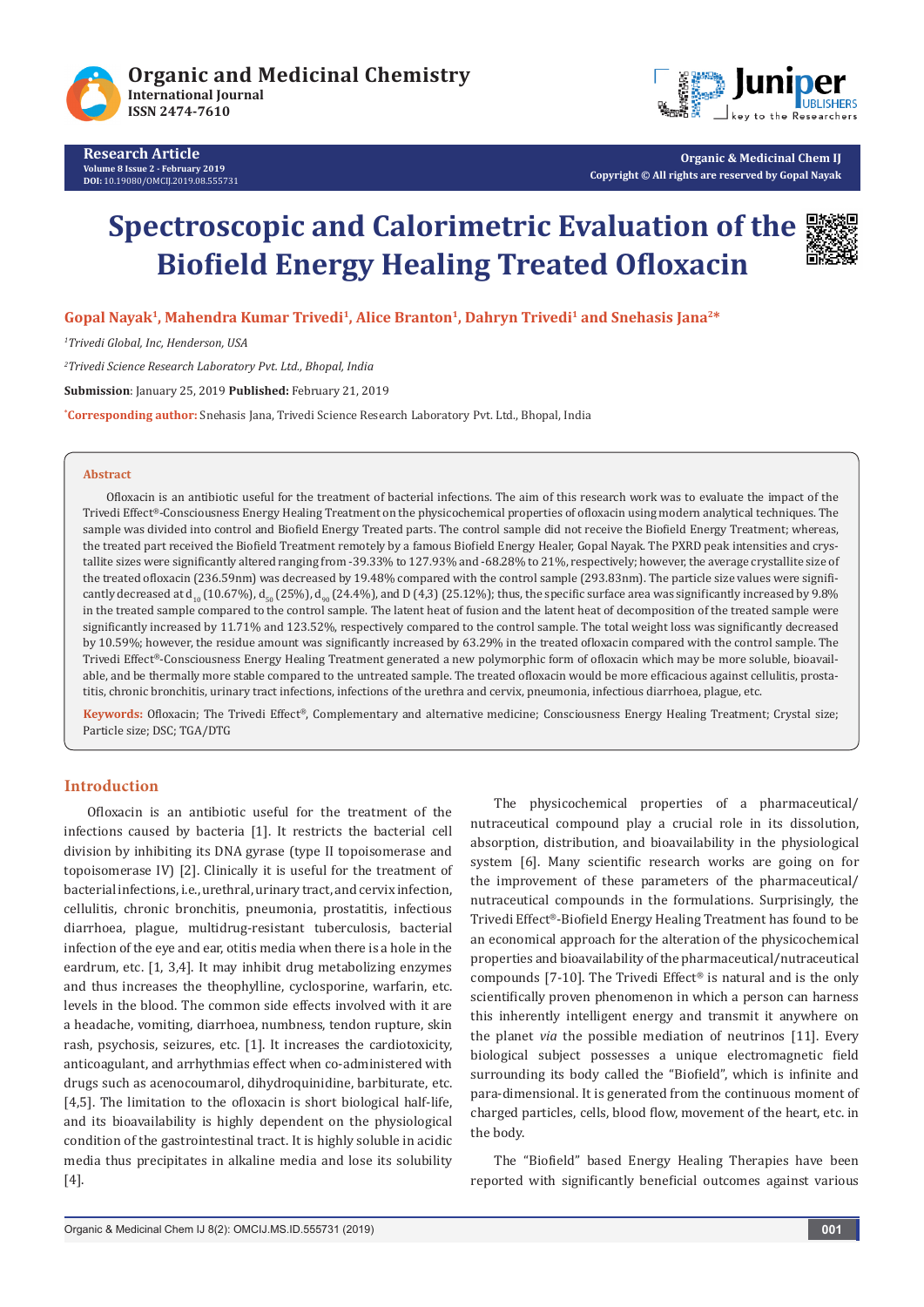disease conditions [12]. The National Centre for Complementary and Alternative Medicine (NCCAM) and National Institutes of Health (NIH) recommend and included the Energy therapy under the Complementary and Alternative Medicine (CAM) category along with homeopathy, Ayurvedic medicine, naturopathy, traditional Chinese herbs and medicines, massage, acupuncture, acupressure, yoga, meditation, healing touch, Reiki, hypnotherapy, Qi Gong, Tai Chi, deep breathing, special diets, aromatherapy, guided imagery, chiropractic/osteopathic manipulation, movement therapy, Rolfing structural integration, cranial sacral therapy, mindfulness, and applied prayer. Most of the people throughout the globe have accepted the CAM with several advantages [13,14].

The Trivedi Effect®-Consciousness Energy Healing Treatment (Biofield Energy Treatment) also has the outstanding capability to alter the characteristic properties of the many living and non-living object(s), i.e., microorganisms, cancer cell line, live stocks, agricultural plants, metals and ceramics, and organic compounds [15-21]. In this experiment, the Trivedi Effect®- Consciousness Energy Healing Treatment on the physicochemical, and thermal properties of ofloxacin was evaluated using powder X-ray diffraction (PXRD), particle size analysis (PSA), differential scanning calorimetry (DSC), and thermogravimetric analysis (TGA)/Differential thermogravimetric analysis (DTG).

## **Materials and Methods**

#### **Chemicals and Reagents**

All the chemicals and reagents used during the experiment were of the analytical standard. The main chemical used in the experiment was ofloxacin (Sigma Aldrich, USA) and other reagents were purchased from India.

#### **Consciousness Energy Healing treatment Strategies**

The test sample (ofloxacin) was divided into control and the Biofield Energy Treated sample. The control sample did not receive Biofield Energy Treatment. But the control sample was treated with a "sham" healer, who did not have any knowledge about the Biofield Energy Treatment. Similarly, the other part of the sample so called the Biofield Energy Treated sample was received the Consciousness Energy Healing Treatment remotely under standard laboratory conditions for 3 minutes. The Biofield Treatment was provided through the healer's unique energy transmission process by the famous Biofield Energy Healer, Gopal Nayak, India, to one part of the test sample. After the treatment, the Biofield Energy Treated and untreated samples were kept in sealed conditions and characterized using modern analytical techniques.

## **Characterization**

#### **Powder X-ray Diffraction (PXRD) Analysis**

The XRD analysis of ofloxacin powder sample was executed with the help of Rigaku MiniFlex-II Desktop X-ray diffractometer (Japan) [22,23]. The average size of individual crystallites was calculated from XRD data using the Scherrer's formula (1):

$$
G = \frac{k\lambda}{\beta\cos\theta} \qquad (1)
$$

Where k is the equipment constant (0.94), G is the crystallite size in nm,  $\lambda$  is the radiation wavelength (0.154056 nm for K $\alpha$ 1 emission), β is the full-width at half maximum (FWHM), and θ is the Bragg angle [24].

The % change in crystallite size (G) of ofloxacin was calculated using the following equation 2:

% change in crystallite size = 
$$
\frac{G_{Treated} - G_{Control}}{G_{Control}} x100
$$
 (2)

Where  $G_{\text{Control}}$  and  $G_{\text{Treated}}$  are the crystallite size of the control and the Biofield Energy Treated samples, respectively.

## **Particle Size Analysis (PSA)**

The particle size analysis of ofloxacin powder was executed on Malvern Mastersizer 2000, from the UK using the wet method [7,8]. The percent change in particle size (d) for ofloxacin was calculated using the following equation 3:

% change in particle size = 
$$
\frac{d_{Treated} - d_{Control}}{d_{Control}} x100
$$
 (3)

Where  $d_{\text{Control}}$  and  $d_{\text{Treated}}$  are the particle size ( $\mu$ m) for at below 10% level  $(d_{10})$ , 50% level  $(d_{50})$ , and 90% level  $(d_{90})$  of the control and the Biofield Energy Treated samples, respectively.

The percent change in surface area (S) was calculated using the following equation 4:

% change in surface area = 
$$
\frac{S_{Treated} - S_{Control}}{S_{Control}} x100
$$
 (4)

Where  $\textit{S}_{\textit{Control}}$  and  $\textit{S}_{\textit{Treated}}$  are the surface area of the control and the Biofield Energy Treated ofloxacin, respectively.

#### **Differential Scanning Calorimetry (DSC)**

The DSC analysis of ofloxacin was performed with the help of DSC 0200, TA instruments. The sample of  $\sim$ 1-3 mg was loaded into the aluminium sample pan at a heating rate of 10ºC/min from 30°C to 350°C [7, 8]. The % change in melting point (T) was calculated using the following equation 5:

<sup>9</sup>6 change in melting po int = 
$$
\frac{T_{Treated} - T_{Control}}{T_{Control}} x100
$$
 (5)

Where,  $T_{control}$  and  $T_{Treated}$  are the melting point of the control and treated samples, respectively.

Percent change in the latent heat of fusion (ΔH) was calculated using the following equation 6:

% change in the latent heat of fusion = 
$$
\frac{\Delta H_{\text{Treated}} - \Delta H_{\text{Control}}}{\Delta H_{\text{Control}}} x100
$$
 (6)

Where,  $\Delta H_{\text{Control}}$  and  $\Delta H_{\text{Trated}}$  are the latent heat of fusion of the control and treated ofloxacin, respectively.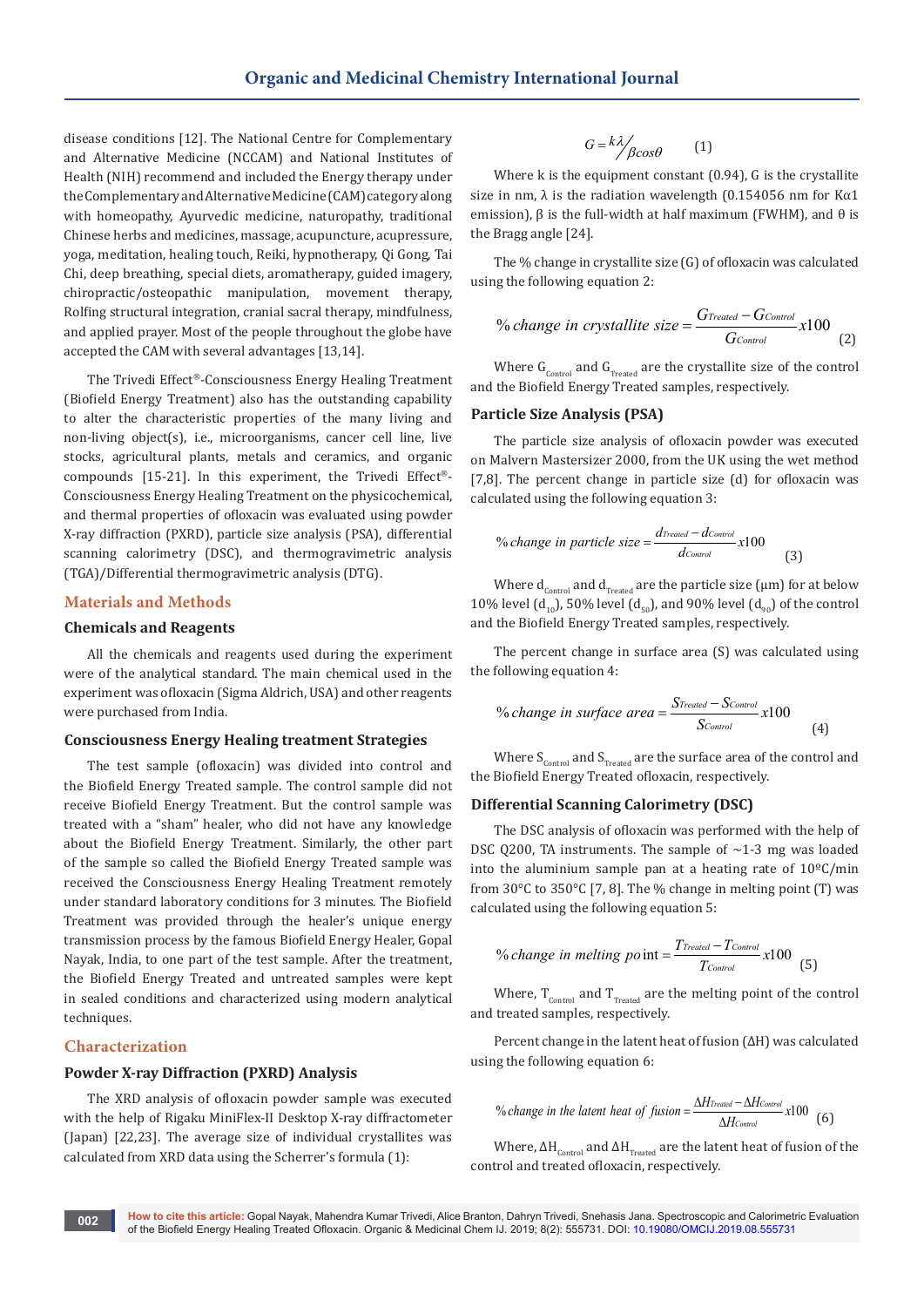# **Thermal Gravimetric Analysis (TGA) / Differential Thermogravimetric Analysis (DTG)**

The TGA/DTG thermograms of ofloxacin samples were obtained with the help of TGA Q50 TA instruments. A sample of  $\sim$ 3-5 mg was loaded to the platinum crucible at a heating rate of 10ºC/min from 25°C to 1000°C [7, 8]. The % change in weight loss (W) was calculated using the following equation 7:

<sup>9</sup>6 change in weight loss = 
$$
\frac{[W_{Treated} - W_{Control}]}{W_{Control}} x100
$$
 (7)

Where  $W_{\rm control}$  and  $W_{\rm treated}$  are the weight loss of the control and the Biofield Energy Treated ofloxacin, respectively.

The % change in maximum thermal degradation temperature  $(T_{\text{max}})$  (M) was calculated using the following equation 8:

<sup>9</sup>% change in T<sub>max</sub> = 
$$
\frac{[M_{Treated} - M_{Control}]}{M_{Control}} x100
$$
 (8)

Where  $\text{M}_\text{Control}$  and  $\text{M}_\text{Treated}$  are the  $\text{T}_\text{max}$  values of the control and the Biofield Energy Treated ofloxacin, respectively.

## **Results and Discussion**

## **Powder X-ray Diffraction (PXRD) Analysis**

The PXRD diffractograms of both the control and Biofield Energy Treated ofloxacin showed sharp and intense peaks (Figure 1). The sharp and intense peaks in the diffractograms indicated that both the samples were crystalline. The control and the treated samples have shown the highest peak intensity at 2θ equal to 5.99° and 6.08°, respectively (Table 1, entry 1). The peak intensities of the Biofield Energy Treated sample were significantly altered ranging from -39.33% to 127.93% compared to the control sample. Similarly, the crystallite sizes of the Biofield Energy Treated sample were significantly altered ranging from -68.28% to 21% compared with the control sample. Overall, the average crystallite size of the treated ofloxacin (236.59 nm) was decreased by 19.48% compared with the control sample (293.83nm).



**Table 1:** PXRD data for the control and the Biofield Energy Treated ofloxacin.

| Entry No. | Bragg angle $(^{\circ}2\theta)$ |                | Peak Intensity (%) |                |                       | Crystallite size (G, nm) |                |                       |
|-----------|---------------------------------|----------------|--------------------|----------------|-----------------------|--------------------------|----------------|-----------------------|
|           | Control                         | <b>Treated</b> | Control            | <b>Treated</b> | % change <sup>a</sup> | Control                  | <b>Treated</b> | % change <sup>b</sup> |
|           | 5.99                            | 6.08           | 2621               | 2081           | $-20.6$               | 405                      | 295            | $-27.16$              |
| n.        | 10.92                           |                | 1674               | 1268           | $-24.25$              | 317                      | 255            | $-19.56$              |
|           | 13.11                           | 13.24          | 94                 | 108            | 14.89                 | 489                      | 271            | $-44.58$              |

**How to cite this article:** Gopal Nayak, Mahendra Kumar Trivedi, Alice Branton, Dahryn Trivedi, Snehasis Jana. Spectroscopic and Calorimetric Evaluation of the Biofield Energy Healing Treated Ofloxacin. Organic & Medicinal Chem IJ. 2019; 8(2): 555731. DOI: [10.19080/OMCIJ.2019.08.555731](http://dx.doi.org/10.19080/OMCIJ.2019.08.555731) **<sup>003</sup>**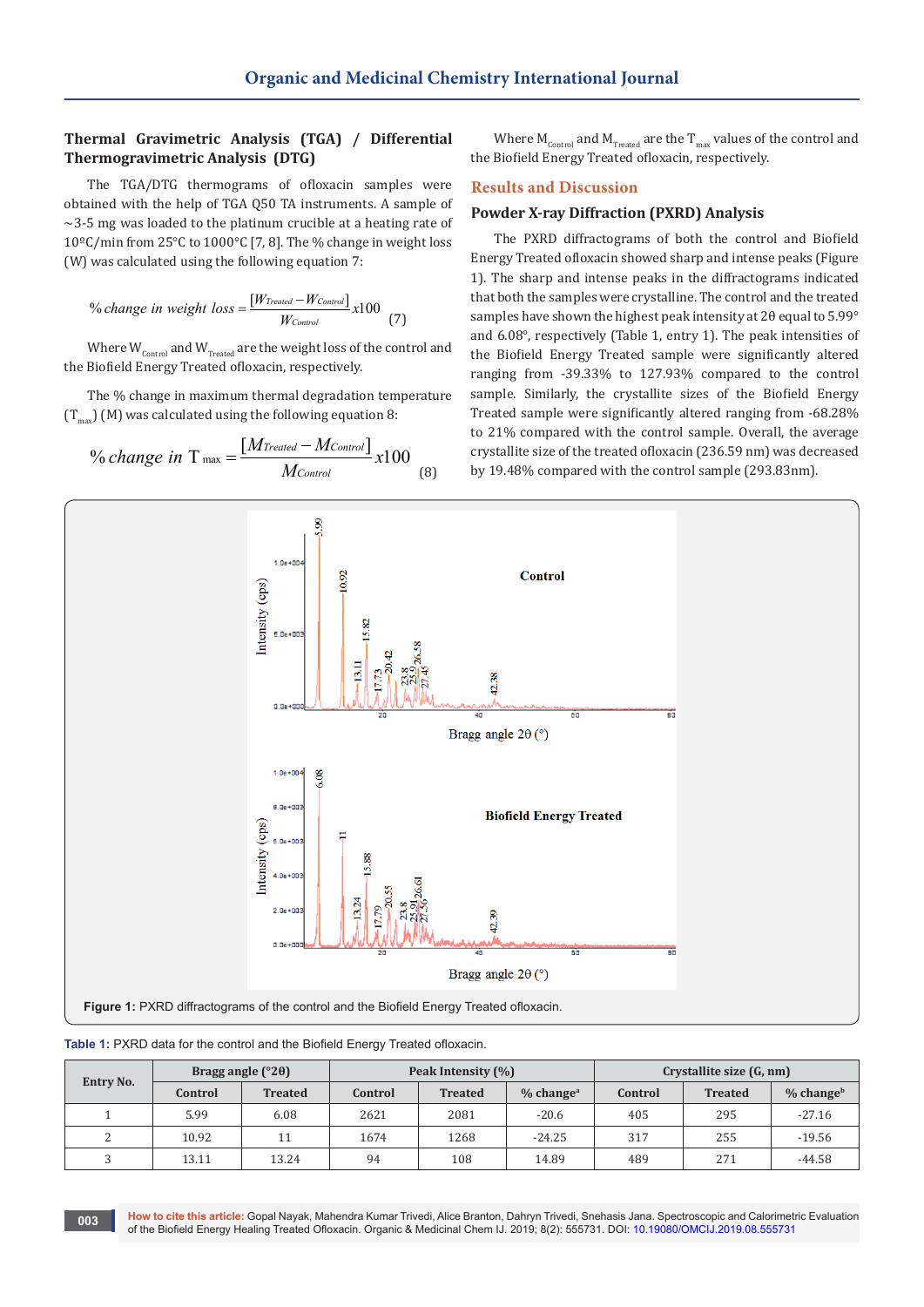# **Organic and Medicinal Chemistry International Journal**

| $\overline{4}$ | 14.51                    | 14.66 | 89   | 54  | $-39.33$ | 345    | 279    | $-19.13$     |
|----------------|--------------------------|-------|------|-----|----------|--------|--------|--------------|
| 5              | 15.82                    | 15.88 | 1064 | 953 | $-10.43$ | 252    | 228.6  | $-9.29$      |
| 6              | 17.73                    | 17.79 | 161  | 134 | $-16.77$ | 237    | 237    | $\mathbf{0}$ |
| $\overline{7}$ | 18.14                    | 18.23 | 248  | 207 | $-16.53$ | 282    | 243    | $-13.83$     |
| 8              | 19.51                    | 19.59 | 120  | 96  | $-20$    | 285    | 293    | 2.81         |
| 9              | 20.42                    | 20.55 | 790  | 778 | $-1.52$  | 173    | 168    | $-2.89$      |
| 10             | 23.8                     | 23.8  | 254  | 251 | $-1.18$  | 278    | 213    | $-23.38$     |
| 11             | 25.9                     | 25.91 | 266  | 274 | 3.01     | 298    | 270    | $-9.4$       |
| 12             | 26.58                    | 26.61 | 656  | 730 | 11.28    | 240    | 213    | $-11.25$     |
| 13             | 27.45                    | 27.56 | 240  | 290 | 20.83    | 439    | 242    | $-44.87$     |
| 14             | 28.11                    | 28.09 | 179  | 408 | 127.93   | 309    | 98     | $-68.28$     |
| 15             | 35.89                    | 35.9  | 81   | 59  | $-27.16$ | 200    | 242    | 21           |
| 16             | 42.38                    | 42.39 | 164  | 123 | $-25$    | 227    | 218    | $-3.96$      |
| 17             | 48.77                    | 48.75 | 35   | 32  | $-8.57$  | 309    | 302    | $-2.27$      |
| 18             | 50.38                    | 50.39 | 50   | 48  | $-4$     | 204    | 191    | $-6.37$      |
| 19             | Average crystallite size |       |      |     |          | 293.83 | 236.59 | $-19.48$     |

ªdenotes the percentage change in the intensity of the Biofield Energy Treated sample with respect to the control sample; <sup>b</sup>denotes the percentage change in the crystallite size of the Biofield Energy Treated sample with respect to the control sample.

The crystallite sizes and intensities are interrelated to each other, which indicated the crystal morphology of the Biofield Energy Treated ofloxacin was modified compared to the control sample. The peak intensity of each diffraction face on the crystalline compound changes according to the crystal morphology [25] and alterations in the XRD pattern provide the proof of polymorphic transitions [26,27]. The Consciousness Energy Healing Treatment probably produced a new polymorphic form of ofloxacin *via* neutrino oscillations [11]. Different

polymorphic forms of pharmaceuticals/nutraceutical compounds have significant effects on the drug performance from the original form [28,29]. Thus, it can be anticipated that the Biofield Energy Treated ofloxacin would be more efficacious in the pharmaceutical formulations containing ofloxacin. Adenotes the percentage change in the intensity of the Biofield Energy Treated sample with respect to the control sample; bdenotes the percentage change in the crystallite size of the Biofield Energy Treated sample with respect to the control sample.

### **Particle Size Analysis (PSA)**

**Table 2:** Particle size distribution of the control and the Biofield Energy Treated ofloxacin.

| <b>Parameter</b>       | $d_{10}$ (µm) | $d_{50}$ (µm) | $d_{90}$ (µm) | $D(4,3)(\mu m)$ | $SSA(m^2/g)$ |
|------------------------|---------------|---------------|---------------|-----------------|--------------|
| Control                | 2.34          | 21.1          | 208.15        | 70.48           | 1.02         |
| Biofield Treated       | 2.09          | 15.82         | 157.36        | 52.77           | 1.12         |
| Percent change* $(\%)$ | $-10.67$      | $-25$         | $-24.4$       | $-25.12$        | 9.8          |

 $d_{10}$ ,  $d_{50}$ , and  $d_{90}$ : particle diameter corresponding to 10%, 50%, and 90% of the cumulative distribution, D(4,3): the average mass-volume diameter, and SSA: the specific surface area. \*denotes the percentage change in the Particle size distribution of the Biofield Energy Treated sample with respect to the control sample.

The particle size and surface area analysis data are presented in Table 2. The particle size values of the control sample at  $d_{10}$  $d_{50}$ ,  $d_{90}$  and D (4,3) were 2.34 $\mu$ m, 21.10 $\mu$ m, 208.15  $\mu$ m, and 70.48 µm, respectively. Similarly, the particle sizes of the treated sample at  $d_{10}$ ,  $d_{50}$ ,  $d_{90}$ , and D (4,3) were 2.09  $\mu$ m, 15.82  $\mu$ m, 157.36 $\mu$ m, and 52.77µm, respectively. The particle size values in the Biofield Energy Treated of loxacin were significantly decreased at  $d_{10}$ ,  $d_{50}$ d90, and D (4,3) by 10.67%, 25%, 24.4%, and 25.12%, respectively, compared to the control sample. Thus, the specific surface area of the treated sample  $(1.02 \text{ m}^2/\text{g})$  was significantly increased by 9.8% compared with the control sample  $(0.1.12 \text{ m}^2/\text{g})$ . Hence, the Trivedi Effect®-Consciousness Energy Healing Treatment assumed to be having a significant effect on the reduction of the particle

sizes of ofloxacin powder. Reduction of the particle size increases the surface area and improve the solubility, dissolution rate, and bioavailability in the physiological system [6,30]. The solubility profile of ofloxacin in water, alcohol, dichloromethane, methyl alcohol, and chloroform are poor [31]. Thus, the Trivedi Effect®- Consciousness Energy Healing Treated ofloxacin would be more soluble and bioavailable compared with the untreated sample.

# **Differential Scanning Calorimetry (DSC) Analysis**

DSC data of both control and the Biofield Energy Treated ofloxacin samples are presented in (Table 3). The control and the Biofield Energy Treated sample showed a sharp endothermic peak at 276.61°C and 277.11°C, respectively in the thermogram.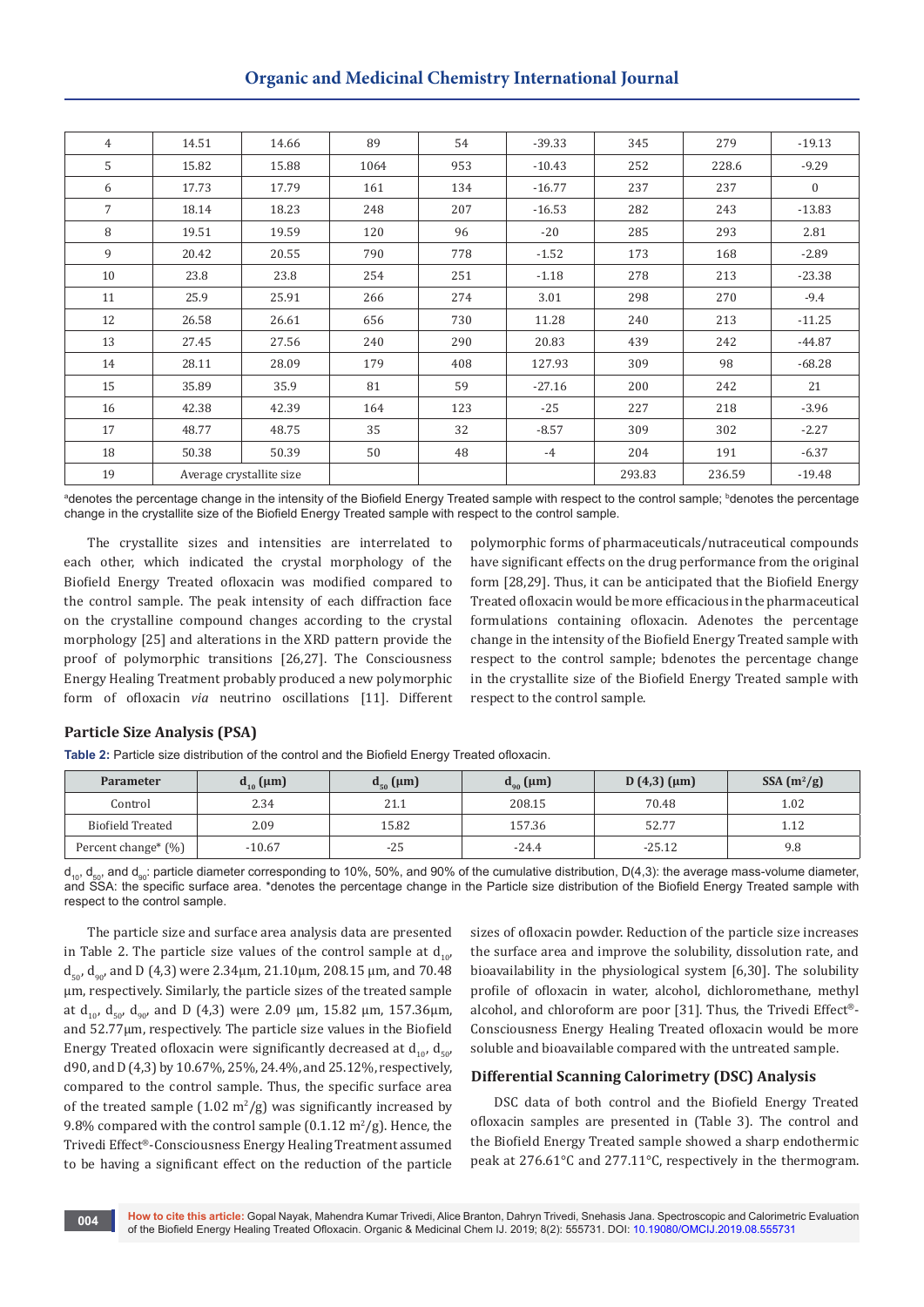Similarly, the control and the treated samples showed exothermic peaks at 330.52°C and 331.72°C, respectively (Figure 2). The thermogram pattern and melting point thoroughly matched to the reported data [32]. The melting point and decomposition

temperature of the Biofield Energy Treated sample were slightly increased by 0.18% and 0.36%, respectively compared with the control sample (Table 3).

**Table 3:** DSC data for both control and the Biofield Energy Treated

samples of ofloxacin.

| <b>Sample</b>           |                            |                         | $\Delta H$ (J/g) |                      |  |
|-------------------------|----------------------------|-------------------------|------------------|----------------------|--|
|                         | Melting Temp $(^{\circ}C)$ | Decomposition Temp (°C) | <b>Melting</b>   | <b>Decomposition</b> |  |
| Control Sample          | 276.61                     | 330.52                  | 102.5            | 33.33                |  |
| Biofield Energy Treated | 277.11                     | 331.72                  | 114.5            | 74.5                 |  |
| $%$ Change $*$          | 0.18                       | 0.36                    | 11.71            | 123.52               |  |

ΔH: Latent heat of fusion/decomposition, \*denotes the percentage change of the Biofield Energy Treated ofloxacin with respect to the control sample.



**How to cite this article:** Gopal Nayak, Mahendra Kumar Trivedi, Alice Branton, Dahryn Trivedi, Snehasis Jana. Spectroscopic and Calorimetric Evaluation of the Biofield Energy Healing Treated Ofloxacin. Organic & Medicinal Chem IJ. 2019; 8(2): 555731. DOI: [10.19080/OMCIJ.2019.08.555731](http://dx.doi.org/10.19080/OMCIJ.2019.08.555731) **<sup>005</sup>**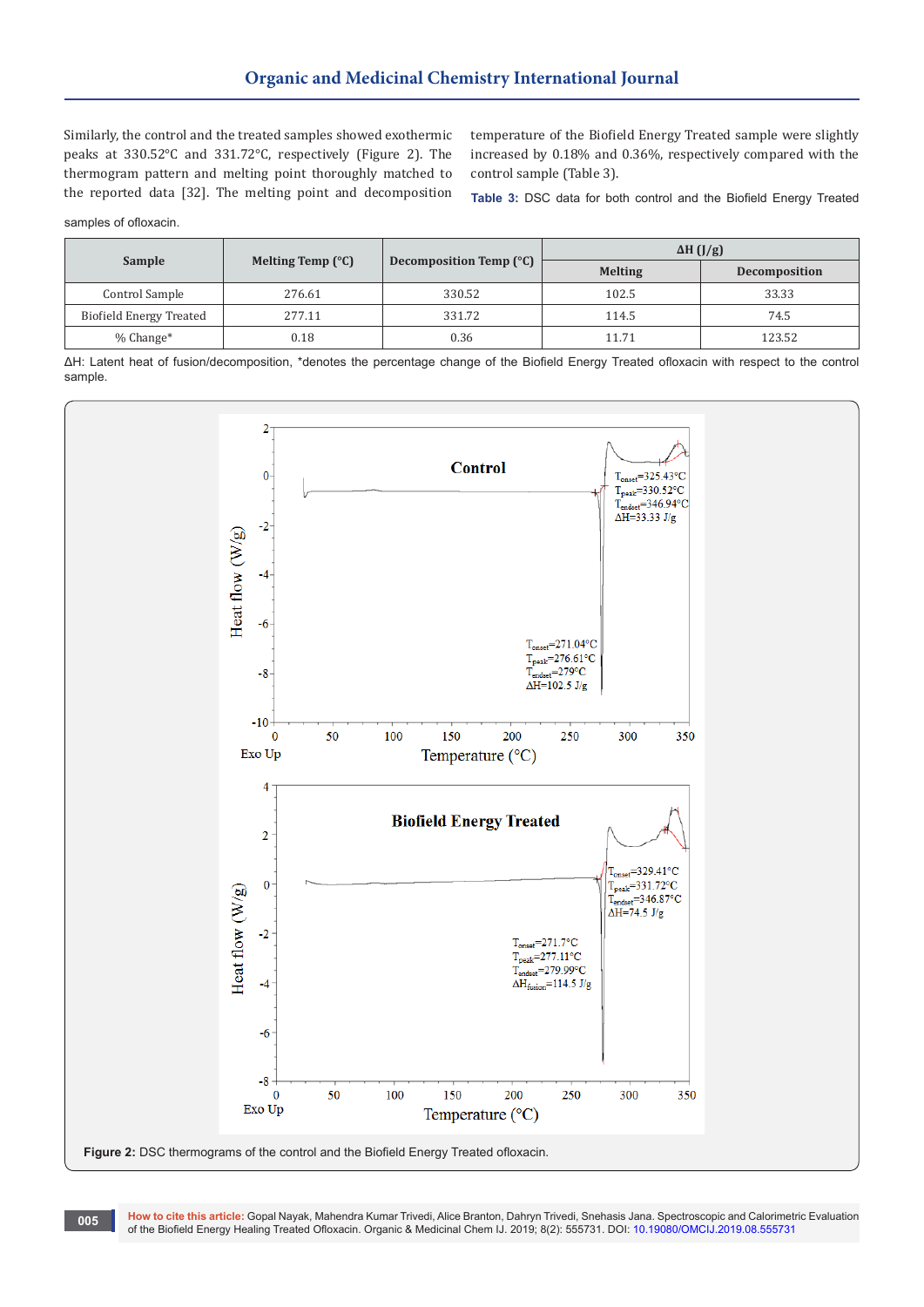The latent heat of fusion ( $\Delta H_{fusion}$ ) and the latent heat of decomposition (ΔH<sub>decomposition</sub>) of the Biofield Energy Treated sample were significantly increased by 11.71% and 123.52% compared with the control sample (Table 3). The change in the latent heat of fusion and decomposition can be attributed to the disrupted molecule chains and the molecular structure. Thus, it can be predicted that the Trivedi Effect® might be responsible for the disruption of the molecular chains and crystal structure of ofloxacin which the cause of improved thermal stability of the treated sample was compared with the control sample.

## **Thermal Gravimetric Analysis (TGA) / Differential Thermogravimetric Analysis (DTG)**

The TGA thermograms of both the samples displayed one step of thermal degradation (Figure 3). The total weight loss in the treated ofloxacin was significantly decreased by 10.59% compared to the control sample (Table 4). However, the residue amount was significantly increased by 63.29% in the Biofield Energy Treated ofloxacin compared with the control sample (Table 4).



Similarly, the DTG thermograms of both the sample showed only one peak (Figure 4). The maximum thermal degradation temperature  $(T_{\text{max}})$  of the treated sample was increased by 2.58% compared with the control sample (Table 4). Overall, TGA/

DTG revealed that the thermal stability of the Trivedi Effect®- Consciousness Energy Healing Treated ofloxacin was significantly improved compared with the control sample.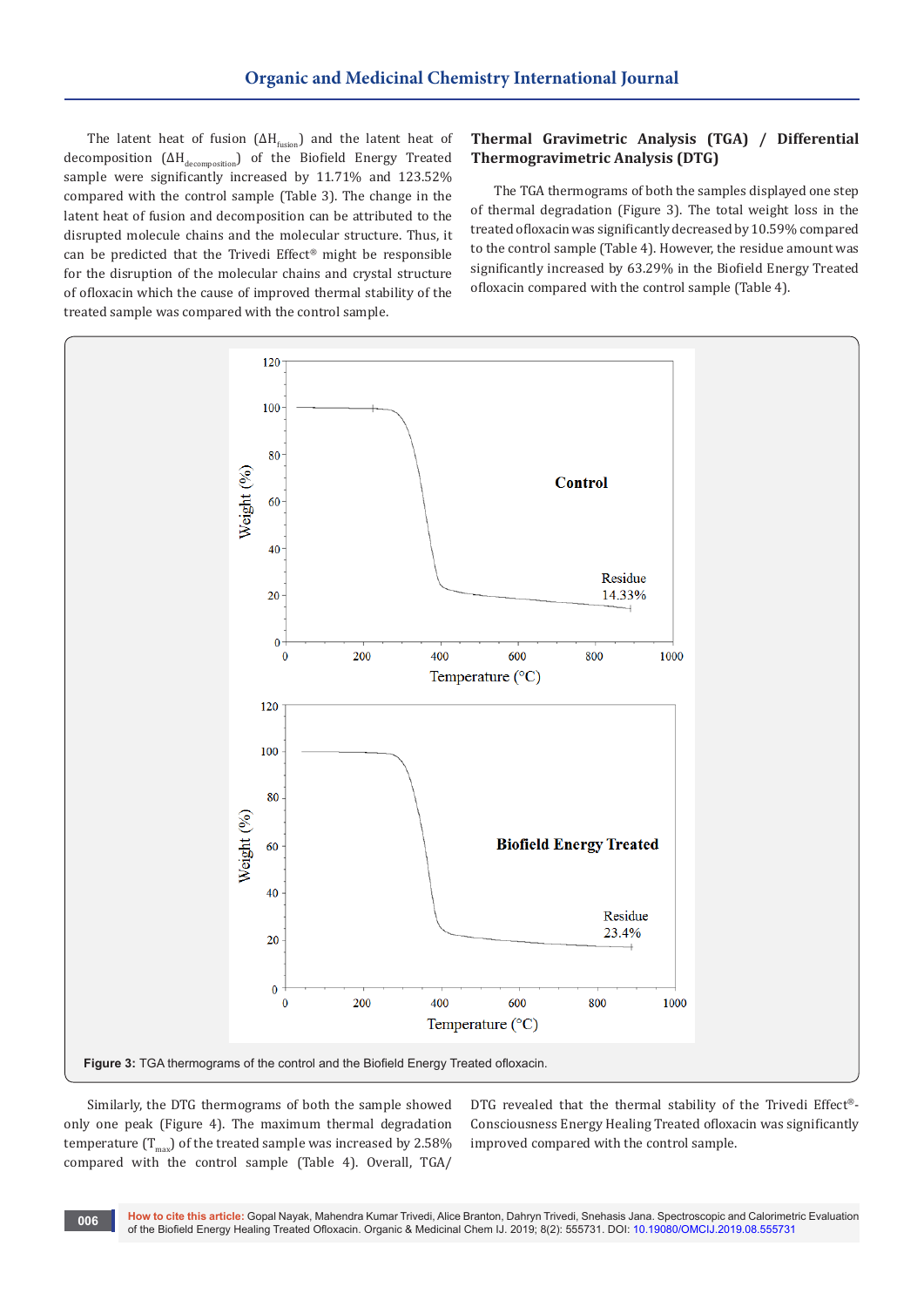

**Table 4:** TGA/DTG data of the control and the Biofield Energy Treated samples of ofloxacin.

|                         | <b>TGA</b>               | <b>DTG</b> |                                 |
|-------------------------|--------------------------|------------|---------------------------------|
| Sample                  | Total weight loss $(\%)$ | Residue %  | $\mathcal{L}_{\text{max}}$ (°C) |
| Control                 | 85.67                    | 14.33      | 358.06                          |
| Biofield Energy Treated | 76.6                     | 23.4       | 367.29                          |
| $%$ Change $*$          | $-10.59$                 | 63.29      | 2.58                            |

\*denotes the percentage change of the Biofield Energy Treated sample with respect to the control sample,  $T_{\text{max}}$  = the temperature at which maximum weight loss takes place in TG or peak temperature in DTG.

#### **Conclusion**

The physicochemical and thermal properties of the Trivedi Effect®-Consciousness Energy Healing Treated ofloxacin were evaluated compared to the control sample. The PXRD peak intensities and crystallite sizes were significantly altered ranging from -39.33% to 127.93% and -68.28% to 21%, respectively; however, the average crystallite size of the Biofield Energy Treated ofloxacin was decreased by 19.48% compared with the control sample. The particle size values were significantly decreased at  $d_{10}$  (10.67%),  $d_{50}$  (25%),  $d_{90}$  (24.4%), and D (4,3) (25.12%); thus, the specific surface area was significantly increased by 9.8% in the Biofield Energy Treated sample compared to the control sample. The latent heat of fusion and the latent heat of decomposition of the Biofield Energy Treated ofloxacin were significantly increased by 11.71% and 123.52%, respectively compared to the control sample. The total weight loss was significantly decreased by 10.59%; however, the residue amount was significantly increased by 63.29% in the Biofield Energy Treated sample compared with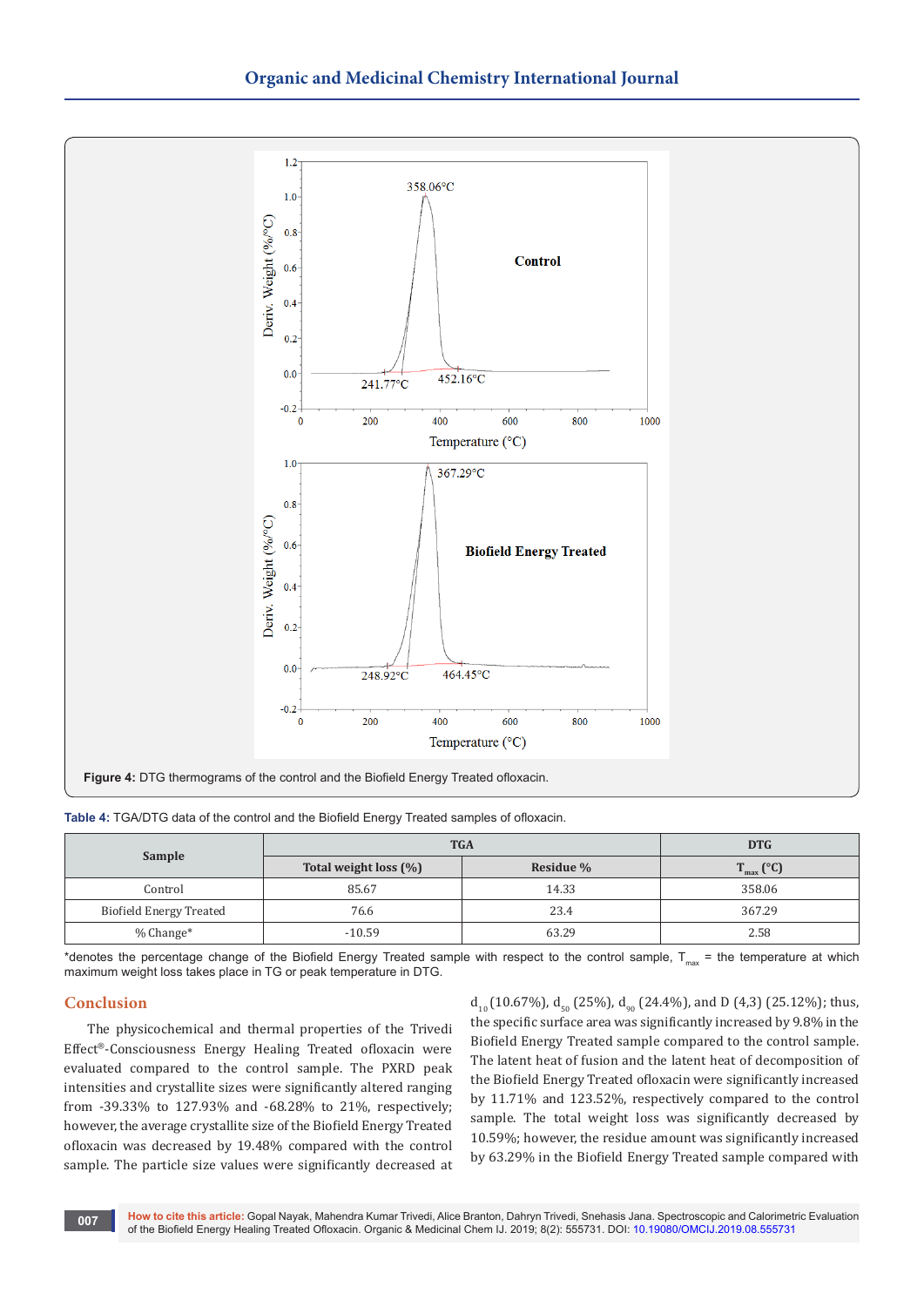the control sample. The Trivedi Effect®-Consciousness Energy Healing Treatment generated a new polymorphic form of ofloxacin which may be more soluble, bioavailable, and be thermally more stable compared to the untreated sample. The Consciousness Energy Healing Treated ofloxacin would be very useful for the designing of better pharmaceutical formulations. The treated ofloxacin may offer better therapeutic response against infectious diarrhoea, cellulitis, pneumonia, chronic bronchitis, urinary tract infections, infections of the urethra and cervix (i.e., gonorrhoea), prostatitis, multidrug-resistant tuberculosis, plague, bacterial infection of the eye and ear, etc.

#### **Acknowledgement**

The authors are grateful to Central Leather Research Institute, SIPRA Lab. Ltd., Trivedi Science, Trivedi Global, Inc., Trivedi Testimonials, and Trivedi Master Wellness for their assistance and support during this work.

## **References**

- 1. Ofloxacin (2018) The American Society of Health-System Pharmacists.
- 2. [Drlica K, Zhao X \(1997\) DNA gyrase, topoisomerase IV, and the](https://www.ncbi.nlm.nih.gov/pubmed/9293187)  [4-quinolones. Microbiol Mol Biol Rev 61\(3\): 377-392.](https://www.ncbi.nlm.nih.gov/pubmed/9293187)
- 3. British national formulary (2015) (69<sup>th</sup> Edn.), British Medical Association 409: 757-782.
- 4. [Monk JP, Campoli-Richards DM \(1987\) Ofloxacin. A review of its](https://www.ncbi.nlm.nih.gov/pubmed/3297617)  [antibacterial activity, pharmacokinetic properties and therapeutic use.](https://www.ncbi.nlm.nih.gov/pubmed/3297617)  [Drugs 33\(4\): 346-391.](https://www.ncbi.nlm.nih.gov/pubmed/3297617)
- 5. [Van der Linden PD, Sturkenboom MC, Herings RM, Leufkens HM,](https://www.ncbi.nlm.nih.gov/pubmed/12912715)  [Rowlands S, et al. \(2003\) Increased risk of achilles tendon rupture with](https://www.ncbi.nlm.nih.gov/pubmed/12912715)  [quinolone antibacterial use, especially in elderly patients taking oral](https://www.ncbi.nlm.nih.gov/pubmed/12912715)  [corticosteroids. Arch Intern Med 163\(15\): 1801-1807.](https://www.ncbi.nlm.nih.gov/pubmed/12912715)
- 6. Chereson R (2009) Bioavailability, bioequivalence, and drug selection. In: Makoid CM, Vuchetich PJ, Banakar UV (Eds) Basic pharmacokinetics (1st Edn) Pharmaceutical Press, London.
- 7. [Branton A, Trivedi MK, Trivedi D, Nayak G \(2018\) Evaluation of the](https://www.ommegaonline.org/article-details/Evaluation-of-the-Physicochemical-and-Thermal-Properties-of-the-Biofield-Energy-Healing-Treated-Ofloxacin/1965)  [physicochemical and thermal properties of the biofield energy healing](https://www.ommegaonline.org/article-details/Evaluation-of-the-Physicochemical-and-Thermal-Properties-of-the-Biofield-Energy-Healing-Treated-Ofloxacin/1965)  [treated ofloxacin. J Pharm Pharmaceutics 5: 80-87.](https://www.ommegaonline.org/article-details/Evaluation-of-the-Physicochemical-and-Thermal-Properties-of-the-Biofield-Energy-Healing-Treated-Ofloxacin/1965)
- 8. [Nayak G, Trivedi MK, Branton A, Trivedi D, Jana S \(2018\) The energy](https://escholarship.org/uc/item/8xx5n0t0)  [of consciousness healing treatment: Impact on physicochemical](https://escholarship.org/uc/item/8xx5n0t0)  [and thermal properties of l-tryptophan. Journal of Food Science and](https://escholarship.org/uc/item/8xx5n0t0)  [Technology 5: 084-094.](https://escholarship.org/uc/item/8xx5n0t0)
- 9. [Branton A, Jana S \(2017\) The influence of energy of consciousness](http://www.sciencepublishinggroup.com/journal/paperinfo?journalid=361&doi=10.11648/j.ijcda.20170303.11)  [healing treatment on low bioavailable resveratrol in male Sprague](http://www.sciencepublishinggroup.com/journal/paperinfo?journalid=361&doi=10.11648/j.ijcda.20170303.11)  [Dawley rats. International Journal of Clinical and Developmental](http://www.sciencepublishinggroup.com/journal/paperinfo?journalid=361&doi=10.11648/j.ijcda.20170303.11)  [Anatomy 3\(3\): 9-15.](http://www.sciencepublishinggroup.com/journal/paperinfo?journalid=361&doi=10.11648/j.ijcda.20170303.11)
- 10. [Branton A, Jana S \(2017\) The use of novel and unique biofield](http://www.sciencepublishinggroup.com/journal/paperinfo?journalid=254&doi=10.11648/j.ajcem.20170504.16)  [energy healing treatment for the improvement of poorly bioavailable](http://www.sciencepublishinggroup.com/journal/paperinfo?journalid=254&doi=10.11648/j.ajcem.20170504.16)  [compound, berberine in male Sprague Dawley rats. American Journal](http://www.sciencepublishinggroup.com/journal/paperinfo?journalid=254&doi=10.11648/j.ajcem.20170504.16)  [of Clinical and Experimental Medicine 5\(4\): 138-144.](http://www.sciencepublishinggroup.com/journal/paperinfo?journalid=254&doi=10.11648/j.ajcem.20170504.16)
- 11. [Trivedi MK, Mohan TRR \(2016\) Biofield energy signals, energy](http://www.sciencepublishinggroup.com/journal/paperinfo?journalid=122&doi=10.11648/j.ajmp.20160506.12)  [transmission and neutrinos. American Journal of Modern Physics 5\(6\):](http://www.sciencepublishinggroup.com/journal/paperinfo?journalid=122&doi=10.11648/j.ajmp.20160506.12)  [172-176.](http://www.sciencepublishinggroup.com/journal/paperinfo?journalid=122&doi=10.11648/j.ajmp.20160506.12)
- 12. [Rubik B, Muehsam D, Hammerschlag R, Jain S \(2015\) Biofield science](https://www.ncbi.nlm.nih.gov/pubmed/26665037)  [and healing: history, terminology, and concepts. Glob Adv Health Med](https://www.ncbi.nlm.nih.gov/pubmed/26665037)  [4: 8-14.](https://www.ncbi.nlm.nih.gov/pubmed/26665037)
- 13. [Barnes PM, Bloom B, Nahin RL \(2008\) Complementary and alternative](https://www.ncbi.nlm.nih.gov/pubmed/19361005)  [medicine use among adults and children: United States, 2007. Natl](https://www.ncbi.nlm.nih.gov/pubmed/19361005)  [Health Stat Report 12: 1-23.](https://www.ncbi.nlm.nih.gov/pubmed/19361005)
- 14. [Koithan M \(2009\) Introducing complementary and alternative](https://www.npjournal.org/article/S1555-4155(08)00601-6/abstract)  [therapies J Nurse Pract 5: 18-20.](https://www.npjournal.org/article/S1555-4155(08)00601-6/abstract)
- 15. Trivedi MK, Branton A, Trivedi D, Nayak G, Mondal SC, et al. (2015) Antimicrobial sensitivity, biochemical characteristics and biotyping of Staphylococcus saprophyticus: An impact of biofield energy treatment. J Women's Health Care 4(6): 271.
- 16. [Trivedi MK, Patil S, Shettigar H, Mondal SC, Jana S \(2015\) The potential](https://hal.inria.fr/hal-01416895v1)  [impact of biofield treatment on human brain tumor cells: A time-lapse](https://hal.inria.fr/hal-01416895v1)  [video microscopy. J Integr Oncol 4\(3\): 141.](https://hal.inria.fr/hal-01416895v1)
- 17. Trivedi MK, Branton A, Trivedi D, Nayak G, Mondal SC, et al. (2015) Effect of biofield treated energized water on the growth and health status in chicken (Gallus gallus domesticus). Poult Fish Wildl Sci 3: 140.
- 18. [Trivedi MK, Branton A, Trivedi D, Nayak G, Mondal SC, Jana S \(2015\)](https://escholarship.org/uc/item/76f4588w)  [Evaluation of plant growth regulator, immunity and DNA fingerprinting](https://escholarship.org/uc/item/76f4588w)  [of biofield energy treated mustard seeds \(Brassica juncea\). Agriculture,](https://escholarship.org/uc/item/76f4588w)  [Forestry and Fisheries 4\(6\): 269-274.](https://escholarship.org/uc/item/76f4588w)
- 19. [Trivedi MK, Tallapragada RM \(2008\) A transcendental to changing](https://www.sciencedirect.com/science/article/pii/S0026065708701450)  [metal powder characteristics. Metal Powder Report 63\(9\): 22-28.](https://www.sciencedirect.com/science/article/pii/S0026065708701450)
- 20. Trivedi MK, Nayak G, Patil S, Tallapragada RM, Latiyal O (2015) Studies of the atomic and crystalline characteristics of ceramic oxide nano powders after bio field treatment. Ind Eng Manage 4: 161.
- 21. [Trivedi MK, Branton A, Trivedi D, Nayak G, Panda P, Jana S \(2016\) Mass](http://www.sciencepublishinggroup.com/journal/paperinfo?journalid=206&doi=10.11648/j.wjac.20160101.11)  [spectrometric analysis of isotopic abundance ratio in biofield energy](http://www.sciencepublishinggroup.com/journal/paperinfo?journalid=206&doi=10.11648/j.wjac.20160101.11)  [treated thymol. Frontiers in Applied Chemistry 1\(1\): 1-8.](http://www.sciencepublishinggroup.com/journal/paperinfo?journalid=206&doi=10.11648/j.wjac.20160101.11)
- 22. Desktop X-ray Diffractometer "MiniFlex+". The Rigaku Journal 14: 29- 36; 1997.
- 23. [Zhang T, Paluch K, Scalabrino G, Frankish N, Healy AM, et al. \(2015\)](https://www.ncbi.nlm.nih.gov/pubmed/25750458/)  [Molecular structure studies of \(1S,2S\)-2-benzyl-2,3-dihydro-2-](https://www.ncbi.nlm.nih.gov/pubmed/25750458/) [\(1Hinden-2-yl\)-1H-inden-1-ol. J Mol Struct 1083: 286-299.](https://www.ncbi.nlm.nih.gov/pubmed/25750458/)
- 24. [Langford JI, Wilson AJC \(1978\) Scherrer after sixty years: A survey and](https://onlinelibrary.wiley.com/doi/abs/10.1107/S0021889878012844)  [some new results in the determination of crystallite size. J Appl Cryst](https://onlinelibrary.wiley.com/doi/abs/10.1107/S0021889878012844)  [11\(2\): 102-113.](https://onlinelibrary.wiley.com/doi/abs/10.1107/S0021889878012844)
- 25. [Inoue M, Hirasawa I \(2013\) The relationship between crystal](https://www.sciencedirect.com/science/article/pii/S0022024813004211)  morphology and XRD peak intensity on  $CaSO_4.2H_2O$ . J Crystal Growth [380: 169-175.](https://www.sciencedirect.com/science/article/pii/S0022024813004211)
- 26. [Raza K, Kumar P, Ratan S, Malik R, Arora S \(2014\) Polymorphism: The](https://symbiosisonlinepublishing.com/pharmacy-pharmaceuticalsciences/pharmacy-pharmaceuticalsciences11.php)  [phenomenon affecting the performance of drugs. SOJ Pharm Pharm Sci](https://symbiosisonlinepublishing.com/pharmacy-pharmaceuticalsciences/pharmacy-pharmaceuticalsciences11.php)  [1\(2\): 10.](https://symbiosisonlinepublishing.com/pharmacy-pharmaceuticalsciences/pharmacy-pharmaceuticalsciences11.php)
- 27. Brittain HG (2009) Polymorphism in pharmaceutical solids in Drugs and Pharmaceutical Sciences. (2<sup>nd</sup> edn). Informa Healthcare USA, New York.
- 28. [Censi R, Martino PD \(2015\) Polymorph Impact on the Bioavailability](https://www.ncbi.nlm.nih.gov/pubmed/26501244)  [and Stability of Poorly Soluble Drugs. Molecules 20\(10\): 18759-18776.](https://www.ncbi.nlm.nih.gov/pubmed/26501244)
- 29. [Blagden N, de Matas M, Gavan PT, York P \(2007\) Crystal engineering of](https://www.ncbi.nlm.nih.gov/pubmed/17597252)  [active pharmaceutical ingredients to improve solubility and dissolution](https://www.ncbi.nlm.nih.gov/pubmed/17597252)  [rates. Adv Drug Deliv Rev 59\(7\): 617-630.](https://www.ncbi.nlm.nih.gov/pubmed/17597252)
- 30. [Zhao Z, Xie M, Li Y, Chen A, Li G, Zhang J, et al. \(2015\) Formation](https://www.ncbi.nlm.nih.gov/pubmed/25995627)  [of curcumin nanoparticles via solution-enhanced dispersion by](https://www.ncbi.nlm.nih.gov/pubmed/25995627)   ${\rm supercritical~CO}_{2}$ . Int J Nanomedicine  $10:3171$ -3181.
- 31. Al-Omar MA. (2009) Brittain editor: Profiles of Drug Substances, Excipients, and Related Methodology. Burlington: Academic Press, pp. 265-298.
- 32. [Gulkari VD, Bakhle SS, Yelane LS \(2016\) Development and evaluation of](https://innovareacademics.in/journals/index.php/ijpps/article/view/10736/5160)  [ofloxacin floating tablets using natural polymer: Sterculia foetida linn.](https://innovareacademics.in/journals/index.php/ijpps/article/view/10736/5160)  [Gum. Int J Pharm Pharm Sci 8\(0035\): 356-360.](https://innovareacademics.in/journals/index.php/ijpps/article/view/10736/5160)
- 33. Zhao Z, Xie M, Li Y, Chen A, Li G, Zhang J, et al. (2015) Formation of curcumin nanoparticles via solution-enhanced dispersion by supercritical CO2. Int J Nanomedicine 10: 3171-3181.